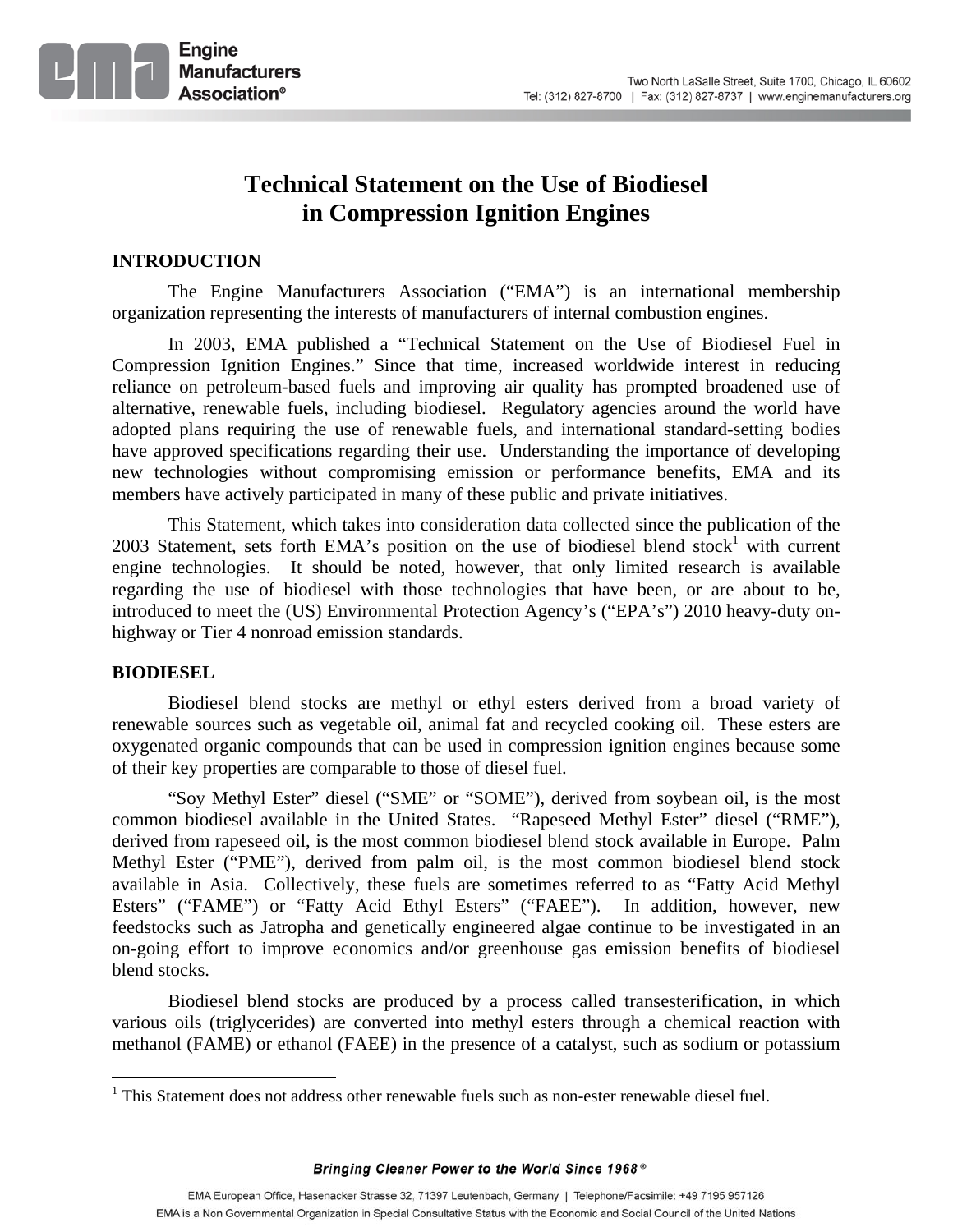hydroxide. By-products of the transesterification process include glycerols and water. These, along with traces of the methanol or ethanol, unreacted triglycerides, and the catalyst are undesirable and need to be removed from the finished product. Biodiesel naturally contains oxygen and must be stabilized to avoid storage problems. Although most biodiesel feedstock does not inherently contain sulfur, this chemical may be present in biodiesel blends that are stored, transported, or blended using equipment or facilities that have been exposed to products containing sulfur.

#### **BIODIESEL SPECIFICATIONS**

Biodiesel is produced in a pure form (100% biodiesel blend stock referred to as "B100" or "neat biodiesel") and is typically blended with petroleum-based diesel fuel. Such biodiesel blends are designated as BXX, where XX represents the percentage by volume of pure biodiesel contained in the blend (e.g., "B5," "B20").

Several international organizations have adopted and continue to revise biodiesel specifications and guidelines. Specifically, ASTM International recently approved revisions to its specification for B100 biodiesel blend stock referenced as D6751. Europe's Committee for Standardization ("CEN") has adopted a technical standard for biofuels referred to as EN 14214. The European specification includes more stringent limits for water and sediment, limits for mono-, di-, and tri- glycerides, and an Iodine value, none of which are included in the current ASTM specification. Oxidation stability requirements also vary between the two standards, in part because ASTM D6751 is specifically intended for use in B20 and lower blends. Several engine manufacturers have issued individual specifications or recommendations regarding biodiesel blends for their engines. In March 2009, the Worldwide Fuel Charter Committee (WWFC), of which EMA is a member, published Biodiesel Guidelines for B100 biodiesel used in blends up to 5% (B5).

To the extent feasible, standards for neat biodiesel and biodiesel blends should be performance-based and therefore feedstock neutral. Regardless of the biomass feedstock and the process used to produce the fuel, B100 blend stock should meet the requirements of ASTM D6751, EN 14214, or individual engine manufacturer recommendations.

It should be noted that the National Biodiesel Board has created a National Biodiesel Accreditation Commission whose purpose is to develop and implement a voluntary certification program for the producers and marketers of biodiesel in North America. The Commission has developed a standard entitled, "BQ-9000, Quality Management System Requirements for the Biodiesel Industry," for use in the certification process. In addition, it has provided its program materials to organizations outside North America that are interested in creating comparable quality assurance programs in their regions.

#### **BIODIESEL BLENDS**

In the United States, lawmakers and government agencies each have pursued efforts to promote and regulate the use of biodiesel blend stock. For example, the (United States) Energy Policy Act of 1992 ("EPAct") was amended in 1998 to allow covered fleets to use biodiesel to fulfill up to fifty percent (50%) of their annual alternative fuel vehicle (AFV) acquisition requirements. Under EPAct's Biodiesel Use Credits provisions, covered fleets are allocated one biodiesel use credit (the equivalent of a full vehicle credit) for each 450 gallons of B100 purchased and consumed. Such credits are awarded only if the blended fuel contains at least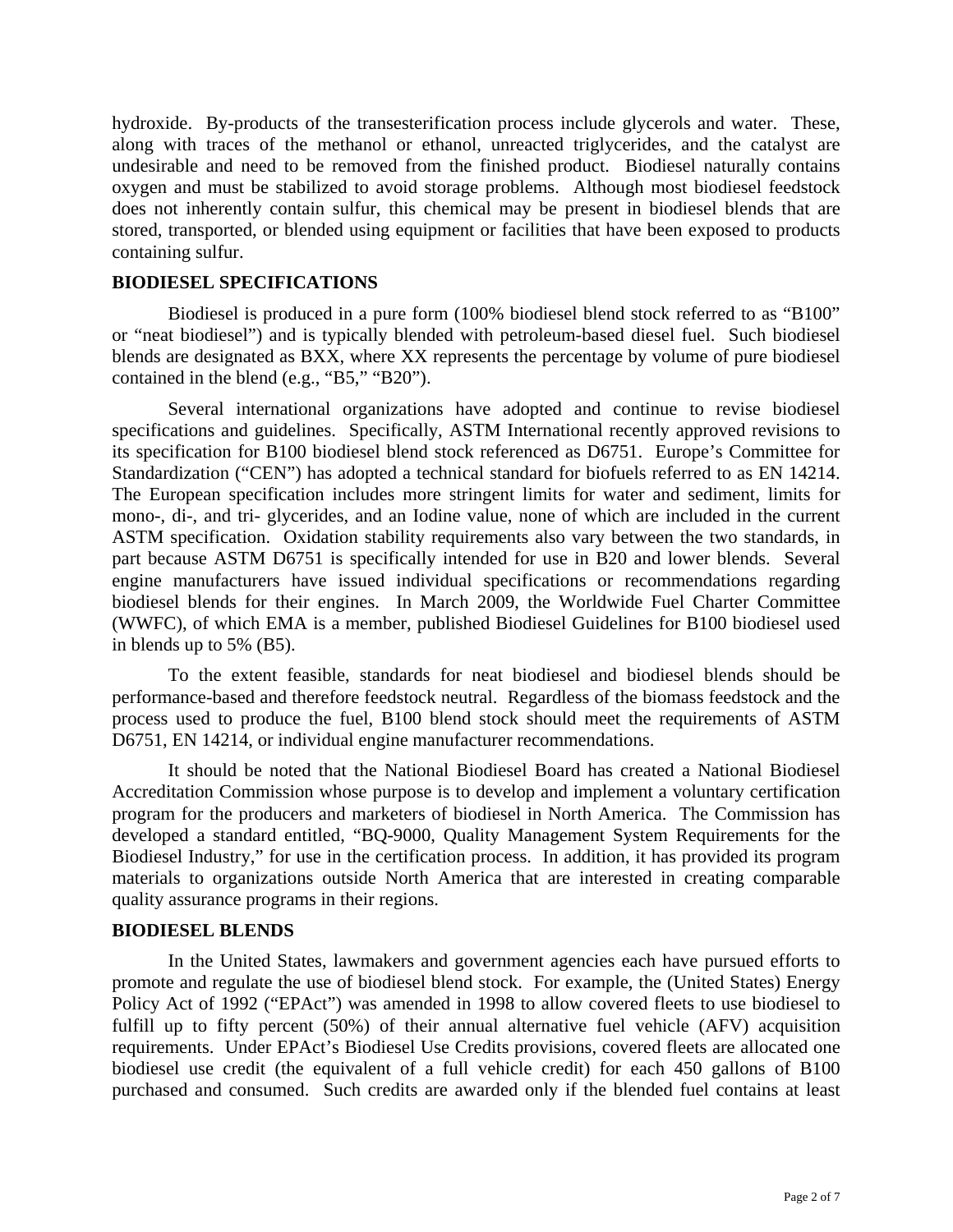twenty percent biodiesel (B20) and is used in new or existing vehicles weighing at least 8500 pounds. No credits are awarded for biodiesel used in a vehicle already counted as an AFV. EPA has issued a renewable fuel standard (RFS) that includes requirements for renewable fuel production and recently proposed a second round of standards with higher annual production requirements (RFS-2). The (United States) Energy Independence and Security Act of 2007 establishes minimum alternative fuel production requirements, including those for biodiesel, beginning in 2009. The Act requires 500 million gallons per year of alternative fuel to be produced in 2009, with increases each year up to 1 billion gallons by 2012. Several other national standards which would require the increased use of renewable fuels, including biodiesel, are either in place or under review. At the same time, the U.S. Federal Trade Commission has established pump labeling requirements for all publicly available pumps dispensing biodiesel blends greater than B5. Pumps dispensing blends greater than B20 are required to identify the specific percentage blend being dispensed.

In addition, industry standard-setting organizations have modified existing fuel specifications and created new specifications to account for the use of biodiesel blends. For example, diesel fuel specifications ASTM D975 and EN 590 have been modified to allow for the use of biodiesel blends up to B5 and B7 respectively. In addition, ASTM International has adopted ASTM D7467 as a fuel specification to cover finished fuel blends containing six (6) to twenty (20) percent by volume biodiesel meeting ASTM D6751 in combination with a lightmiddle or middle distillate petroleum diesel fuel meeting ASTM D975.

A consortium of diesel fuel injection equipment manufacturers ("FIE Manufacturers") have also weighed in on the issue. Specifically, they issued a position statement concluding that blends up to B7 meeting the requirements of EN590 are acceptable provided that the biodiesel utilized meets EN14214. The FIE Manufacturers also accept the use of B5 blends meeting ASTM D975 but express concerns that the D975 specification does not include a stability requirement and the stability specification included in D6751 is inadequate. The FIE Manufacturers also stipulate, however, that additional standard revisions to EN590, EN14214, ASTM D7467, and ASTM D6751 will be required to facilitate higher blend levels.<sup>2</sup>

Based on their current understanding of biodiesel and blending with petroleum-based diesel fuel, EMA members expect that blends up to a maximum of B5 should not cause engine or fuel system problems, provided the B100 used in the blend meets the requirements of ASTM D6751 or EN 14214. Although blends in the B6-B20 range should be acceptable for use, provided that the finished fuel meets the requirements of ASTM D7467, engine and vehicle owners and operators should nonetheless consult their engine manufacturer regarding the acceptability of those blends in specific engine models. Biodiesel blends greater than B20 are not included in existing finished fuel specifications and are not generally recommended.

## **ENGINE OPERATION, PERFORMANCE AND DURABILITY**

 $\overline{a}$ 

The energy content of neat biodiesel (B100) blend stock is about eleven percent (11%) lower than that of petroleum-based diesel fuel (on a per gallon basis). The actual power loss will vary depending on the percentage of biodiesel blended in the fuel, but is generally not

 $2$  See, "Fuel Requirements for Diesel Fuel Injection Systems  $\Box$  Diesel Fuel Injection Equipment Manufacturers Common Position Statement 2009" (September 2009).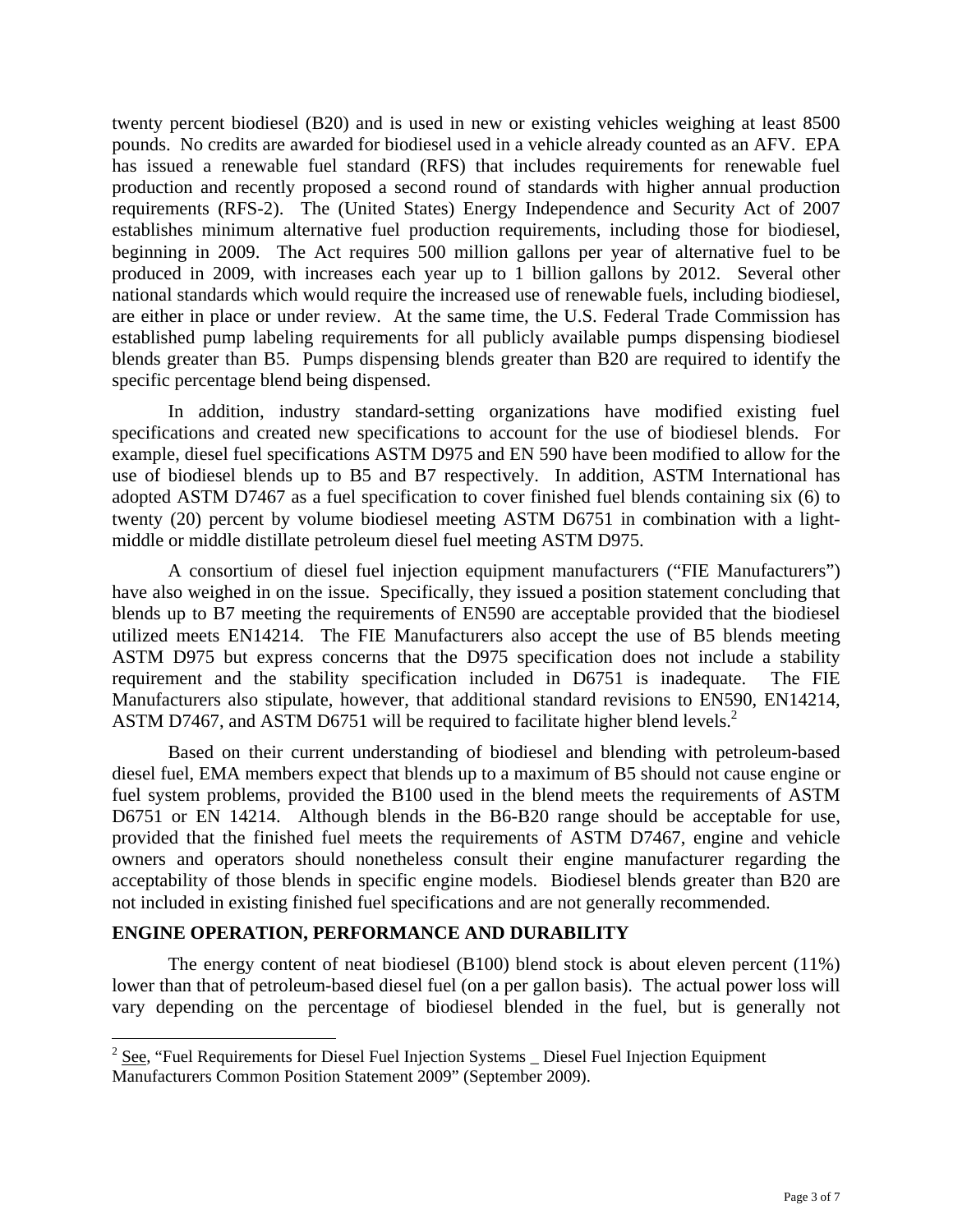identifiable for B20 and lower blends. Any adjustment to the engine in service to compensate for such power loss may result in a violation of EPA's anti-tampering provisions. To avoid such illegal tampering, as well as potential engine problems that may occur if the engine is later operated with petroleum-based diesel fuel, EMA recommends that users not make such adjustments.

Neat biodiesel and higher percentage biodiesel blends can cause a variety of engine performance problems, including fuel filter plugging, injector coking, piston ring sticking and breaking, elastomer seal swelling and hardening/cracking, and severe engine lubricant degradation and dilution. At low ambient temperatures, biodiesel is more viscous than conventional diesel fuel, which can limit its use in certain geographic areas. Biodiesel blends generally have a higher temperature cloud point than petroleum diesel fuels, but the specific numbers vary significantly depending on feedstock. Fuel blenders and distributors monitor both petroleum diesel and biodiesel blends for cold flow properties, but users traveling from warmer to colder climates should refuel frequently to avoid use of warm area fuel in cold climates. In addition, elastomer compatibility with biodiesel remains unclear; therefore, when biodiesel blends are used, the condition of seals, hoses, gaskets, and wire coatings should be monitored regularly. When converting from petroleum-based diesel to a biodiesel blend, residual fuel system deposits may accumulate in fuel filters due to the high solvency of the fuel; thus, more frequent filter service may be required until the fuel system deposits are stabilized.

As a result of their generally poor storage stability (described under "Storage and Handling" below), biodiesel blends are not recommended for use in equipment that is used infrequently (e.g., standby electrical power generators) or seasonally (e.g. snow removal equipment) that rely on extended fuel storage times.

There is limited information available on the effect of neat biodiesel and biodiesel blends on engine durability during various engine duty cycles and environmental conditions. For example, biodiesel blends have been shown to dilute engine lubricating oil, and, in some cases, significantly reduce lubricant performance under certain duty cycles or in cold ambient conditions. When using biodiesel blends, engine lubricant should be monitored to determine if service intervals need to be reduced. More information is needed, however, to assess the viability of these fuels over the mileage and operating periods typical of the wide variety of products that utilize heavy-duty engines.

## **EMISSION CHARACTERISTICS**

Multiple agencies have published reports on the emission effects of biodiesel. In October 2002, EPA released a draft report entitled, "A Comprehensive Analysis of Biodiesel Impacts on Exhaust Emissions." The draft technical report can be found on the EPA Web site at: http://www.epa.gov/otaq/models/biodsl.htm. In October 2006, the National Renewable Energy Laboratory (NREL) published a report entitled, "Effects of Biodiesel Blends on Vehicle Emissions." That report can be found on the NREL Web site at: http://www.nrel.gov/vehiclesandfuels/npbf/pdfs/40554.pdf. In addition, the California Air Resources Board is in the process of analyzing the effects of biodiesel blends on exhaust emissions from newer engine technologies. A report is expected by December 2009.

Use of biodiesel blends in place of petroleum-based diesel fuel may reduce visible smoke and particulate matter emissions, which are of particular concern in older diesel engines in non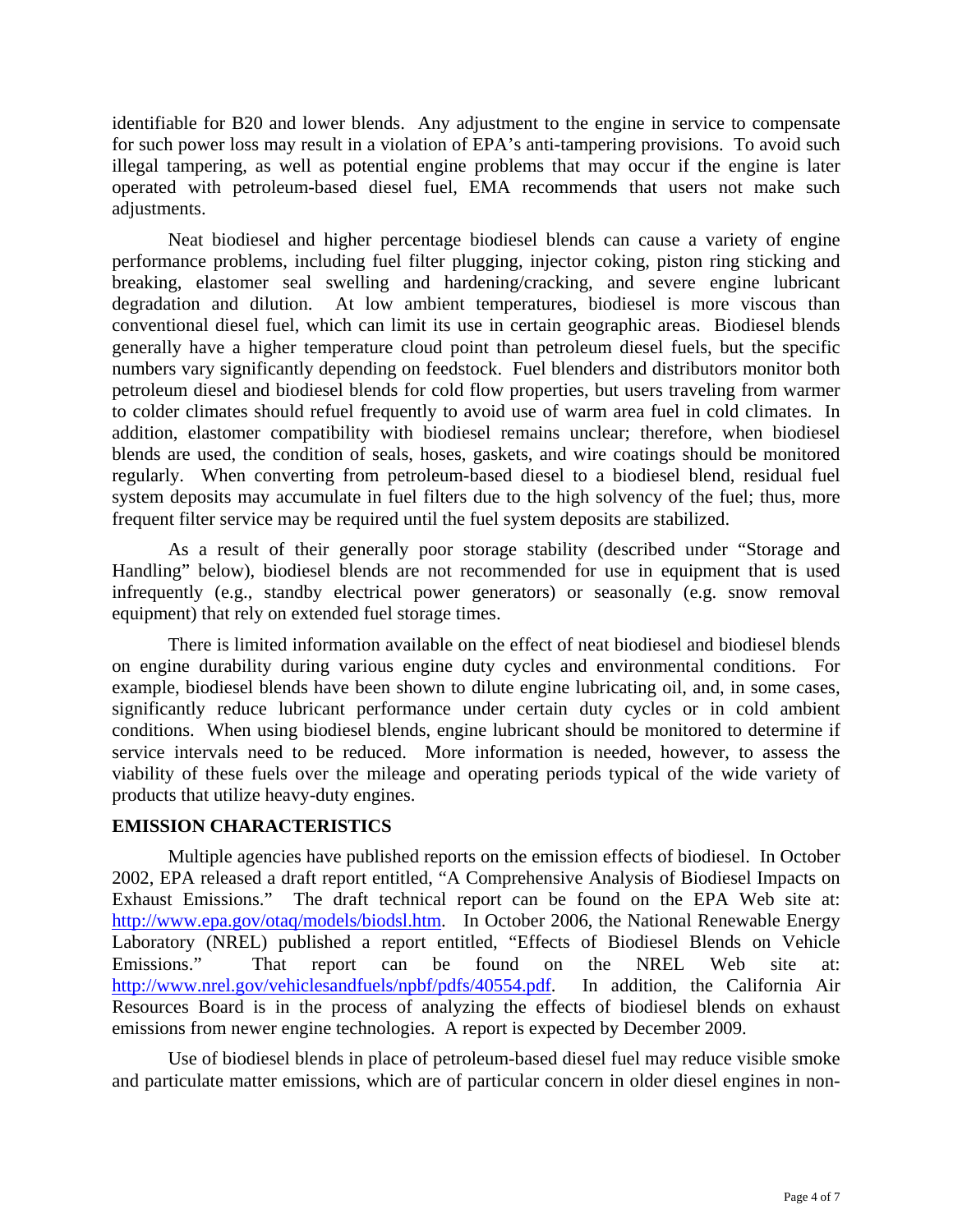attainment areas. In addition, biodiesel blends may achieve some reductions in reactive hydrocarbon ("HC") and carbon monoxide ("CO") emissions when used in an unmodified diesel engine. Those reductions are attributed to the presence of oxygen in the fuel. Depending on the engine and duty cycle, biodiesel blends may produce higher NOx emissions than petroleumbased diesel fuel. The improvements or increases in emissions are reduced as the blend level is reduced and may be eliminated for newer engines that utilize advanced emission control technologies.

#### **STORAGE AND HANDLING**

Untreated biodiesel blend stocks generally exhibit poor oxidation stability, which can result in long-term storage problems. Anti-oxidation additives may be needed to improve storage stability. To demonstrate their stability under normal storage and use conditions, neat biodiesel blend stocks, tested using EN 14112, should meet ASTM D6751 or EN 14214 limits for oxidation stability. The test is intended to predict the resistance of fuel to degradation during storage and to provide an indication of overall fuel stability. In addition, all biodiesel should comply with the cold soak filterability test requirement included in ASTM D6751, including the 200 second limit for blend stock anticipated to be utilized for blends exposed to cold ambient temperatures.

Biodiesel blend stock and higher biodiesel blends act as solvents, removing historical deposits accumulated from the use of petroleum diesel fuel. The materials removed accumulate in fuel filters, resulting in more frequent than typical service intervals until the deposits have stabilized. Therefore, when converting from petroleum diesel fuel to a biodiesel blend, fuel storage and vehicle/equipment tanks should be cleaned and rid of any residual water.

When biodiesel blends are used at low ambient temperatures, filters may plug, and the fuel in the tank may become more viscous to the point where it will not flow sufficiently for proper engine operation. Therefore, it may be prudent to store biodiesel blend stock in a heated building or storage tank, as well as heat the fuel systems' fuel lines, filters, and tanks. Additives also may be needed to allow for the use of biodiesel blends in a wider range of ambient temperatures. (Some common petroleum diesel fuel cold flow improvers may be less effective when used with biodiesel.)

Poor blending practices can result in significant discrepancies between the intended blend and the uniformity of the blend delivered. For example, recent industry survey results indicate that a blend intended to be B20 ranged from less then B5 to greater than B50. Thus, care should be taken to ensure that biodiesel blend stock and petroleum diesel fuel are uniformly blended. Splash blending should be conducted only with careful monitoring of the consistency of the blend. Injection blending systems typically provide acceptable uniformity but should be verified on initial installation and periodically confirmed.

Biodiesel blend stock and biodiesel blends are an excellent medium for microbial growth. Inasmuch as water accelerates microbial growth and is naturally more prevalent in biodiesel than in petroleum-based diesel fuels, care must be taken to remove water from fuel tanks. The effectiveness of conventional anti-microbial additives in biodiesel has generally been positive but depends on the fuel and additive combination actually in use. The presence of microbes may cause operational problems as a result of fuel system corrosion, premature filter plugging, and sediment build-up in fuel systems.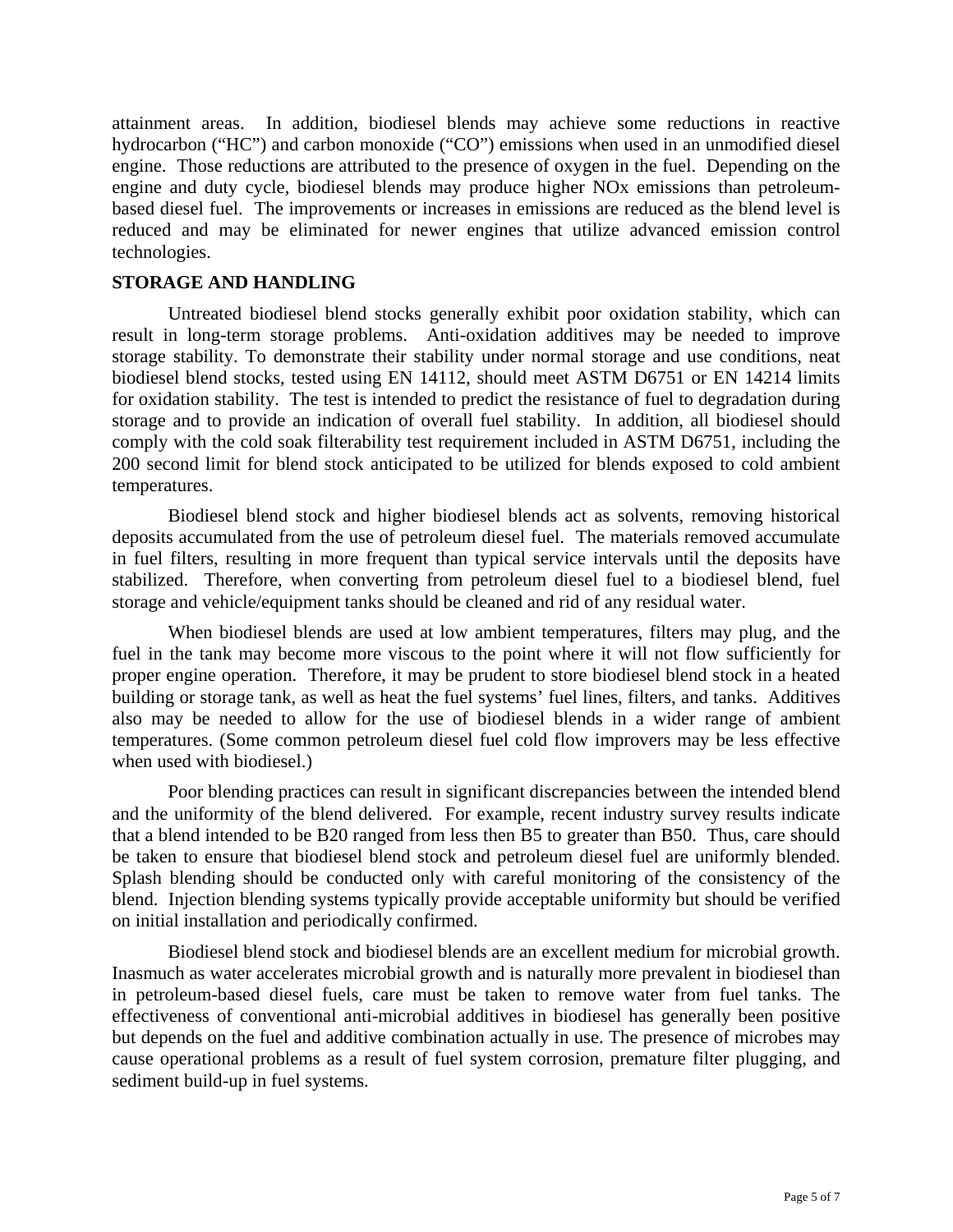In the U.S., Underwriters Laboratory (UL) provides approval for fuel handling and dispensing equipment such as service station pumps. UL has verified that biodiesel blends of B5 and lower are acceptable in traditional service station pumps. UL is in process of evaluating B6- B20 blends.

Additional information regarding biodiesel storage, handling, and use may be found in the National Renewable Energy Laboratory (NREL) publication, entitled "Biodiesel Handling and Use Guide."<sup>3</sup>

#### **HEALTH & SAFETY**

Neat biodiesel has been tested and found to be nontoxic in animal studies. Emissions from engines using biodiesel blends have undergone successful health effects testing in accordance with EPA Tier 2 requirements for fuel and fuel additive registration.

Biodiesel blend stocks are biodegradable, which may render them useful in applications where biodegradability is desired (e.g., marine or farm applications).

Biodiesel is believed to be as safe in handling and storage as petroleum-based diesel fuel. Biodiesel has a higher flash point than petroleum-based diesel fuel, which, depending on local regulations, may allow for transportation and storage without the restrictions associated with flammable materials.

#### **WARRANTIES**

Engine manufacturers are legally required to provide an emissions warranty on their products (which are certified to EPA's diesel fuel specification) and, typically, also provide commercial warranties. Individual engine manufacturers determine what implications, if any, the use of biodiesel blends has on the manufacturers' commercial warranties. It is unclear what implications the use of biodiesel blends has on emissions warranty, in-use liability, antitampering provisions, and the like. As noted above, however, more information is needed on the effects of long-term use of biodiesel on engine operations.

## **ECONOMICS**

 $\overline{a}$ 

The cost of biodiesel blend stock varies depending on the basestock, geographic area, variability in crop production from season to season, government tax incentives, and other factors. Although the cost may be reduced if relatively inexpensive feedstock, such as waste oils or rendered animal fat, is used instead of soybean, rapeseed, palm or other plant oil, the average cost of biodiesel blend stock nevertheless exceeds that of petroleum-based diesel fuel.

That said, users considering conversion to an alternative fuel should recognize that the relative cost of converting an existing fleet to biodiesel blends may be lower than the conversion cost associated with the use of any other alternative fuels because no major engine, vehicle, or dispensing system changes are required.

<sup>&</sup>lt;sup>3</sup> NREL/TP-540-43672, January 2009: http://www.nrel.gov/vehiclesandfuels/pdfs/43672.pdf